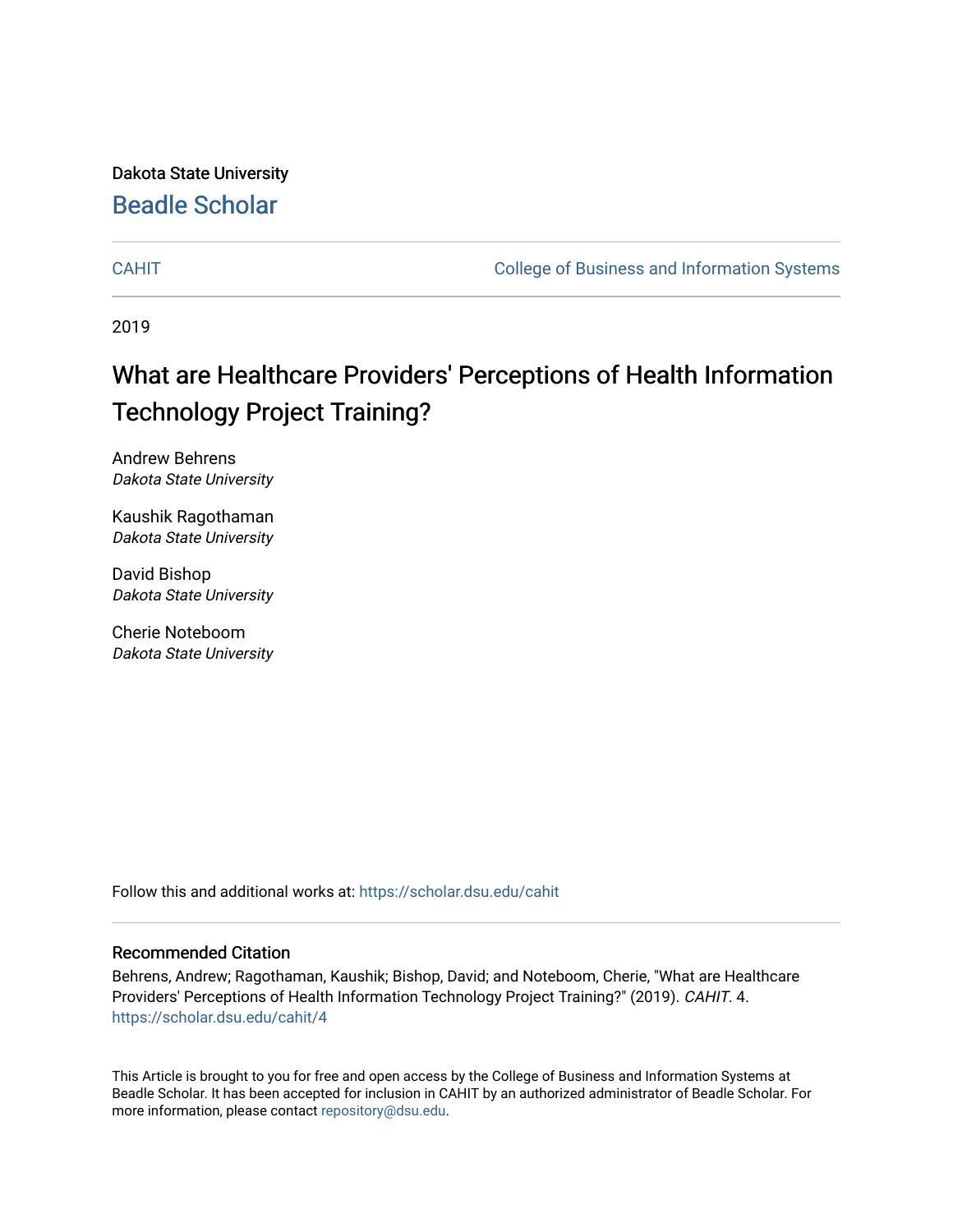## Dakota State University [Beadle Scholar](https://scholar.dsu.edu/)

[Faculty Research & Publications](https://scholar.dsu.edu/bispapers) **College of Business and Information Systems** 

2019

# What are Healthcare Providers' Perceptions of Health Information Technology Project Training?

Andrew Behrens Dakota State University

Kaushik Ragothaman Dakota State University

David Bishop Dakota State University, dave.bishop@dsu.edu

Cherie Noteboom Dakota State University

Follow this and additional works at: [https://scholar.dsu.edu/bispapers](https://scholar.dsu.edu/bispapers?utm_source=scholar.dsu.edu%2Fbispapers%2F67&utm_medium=PDF&utm_campaign=PDFCoverPages)

#### Recommended Citation

Behrens, Andrew; Ragothaman, Kaushik; Bishop, David; and Noteboom, Cherie Bakker, "What are Healthcare Providers' Perceptions of Health Information Technology Project Training?" (2019). MWAIS 2019 Proceedings. 13. https://aisel.aisnet.org/mwais2019/13

This Article is brought to you for free and open access by the College of Business and Information Systems at Beadle Scholar. It has been accepted for inclusion in Faculty Research & Publications by an authorized administrator of Beadle Scholar. For more information, please contact [repository@dsu.edu.](mailto:repository@dsu.edu)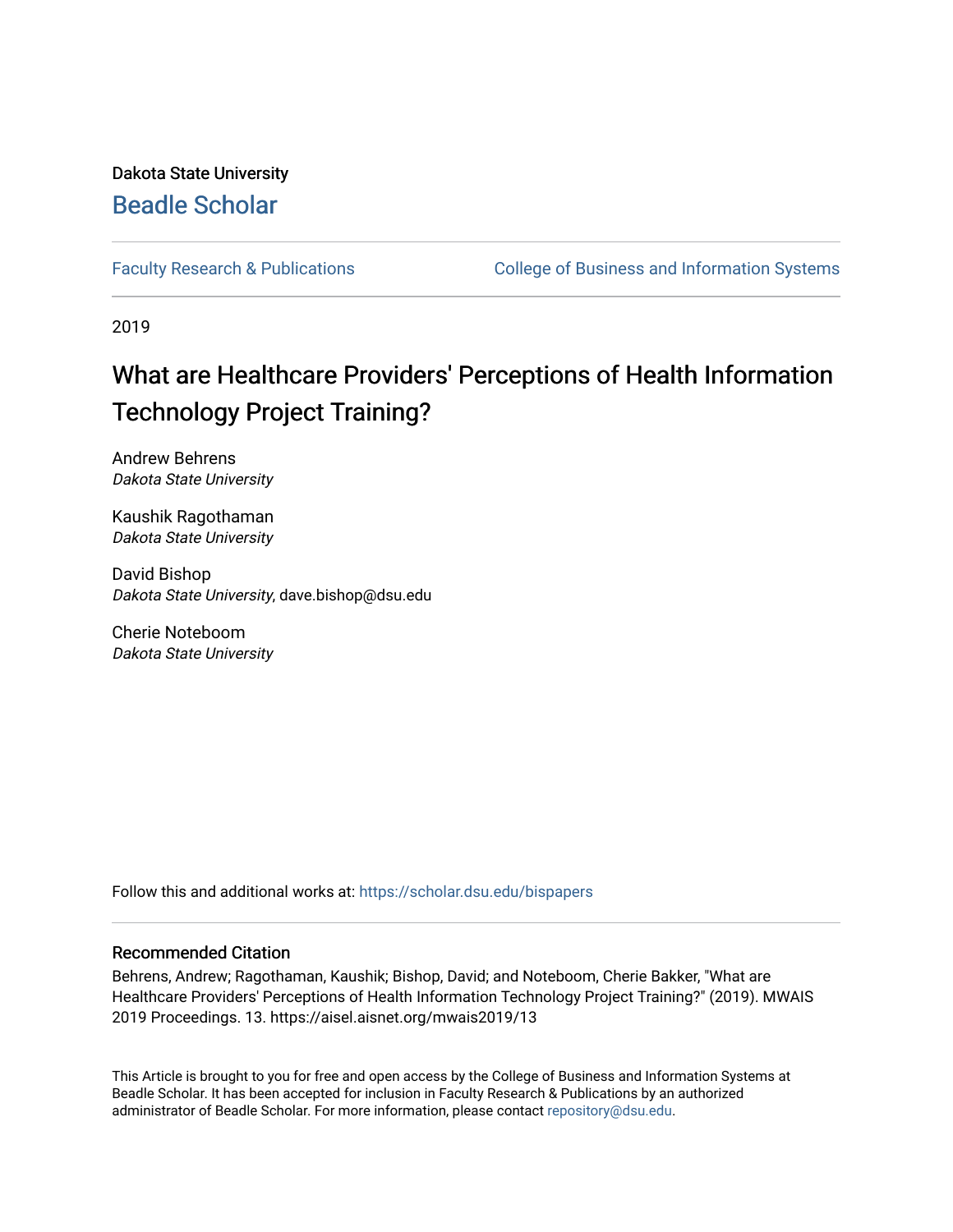### **Association for Information Systems [AIS Electronic Library \(AISeL\)](https://aisel.aisnet.org?utm_source=aisel.aisnet.org%2Fmwais2019%2F13&utm_medium=PDF&utm_campaign=PDFCoverPages)**

#### [MWAIS 2019 Proceedings](https://aisel.aisnet.org/mwais2019?utm_source=aisel.aisnet.org%2Fmwais2019%2F13&utm_medium=PDF&utm_campaign=PDFCoverPages) and the matrix of the [Midwest \(MWAIS\)](https://aisel.aisnet.org/mwais?utm_source=aisel.aisnet.org%2Fmwais2019%2F13&utm_medium=PDF&utm_campaign=PDFCoverPages)

5-21-2019

# What are Healthcare Providers' Perceptions of Health Information Technology Project Training?

Andrew Behrens *Dakota State University*, andrew.behrens@dsu.edu

Kaushik Ragothaman *Dakota State University*, kaushik.muthusamyragothaman@trojans.dsu.edu

David Bishop *Dakota State University*, dave.bishop@dsu.edu

Cherie Bakker Noteboom *Dakota State University*, cherie.noteboom@dsu.edu

Follow this and additional works at: [https://aisel.aisnet.org/mwais2019](https://aisel.aisnet.org/mwais2019?utm_source=aisel.aisnet.org%2Fmwais2019%2F13&utm_medium=PDF&utm_campaign=PDFCoverPages)

#### Recommended Citation

Behrens, Andrew; Ragothaman, Kaushik; Bishop, David; and Noteboom, Cherie Bakker, "What are Healthcare Providers' Perceptions of Health Information Technology Project Training?" (2019). *MWAIS 2019 Proceedings*. 13. [https://aisel.aisnet.org/mwais2019/13](https://aisel.aisnet.org/mwais2019/13?utm_source=aisel.aisnet.org%2Fmwais2019%2F13&utm_medium=PDF&utm_campaign=PDFCoverPages)

This material is brought to you by the Midwest (MWAIS) at AIS Electronic Library (AISeL). It has been accepted for inclusion in MWAIS 2019 Proceedings by an authorized administrator of AIS Electronic Library (AISeL). For more information, please contact [elibrary@aisnet.org](mailto:elibrary@aisnet.org%3E).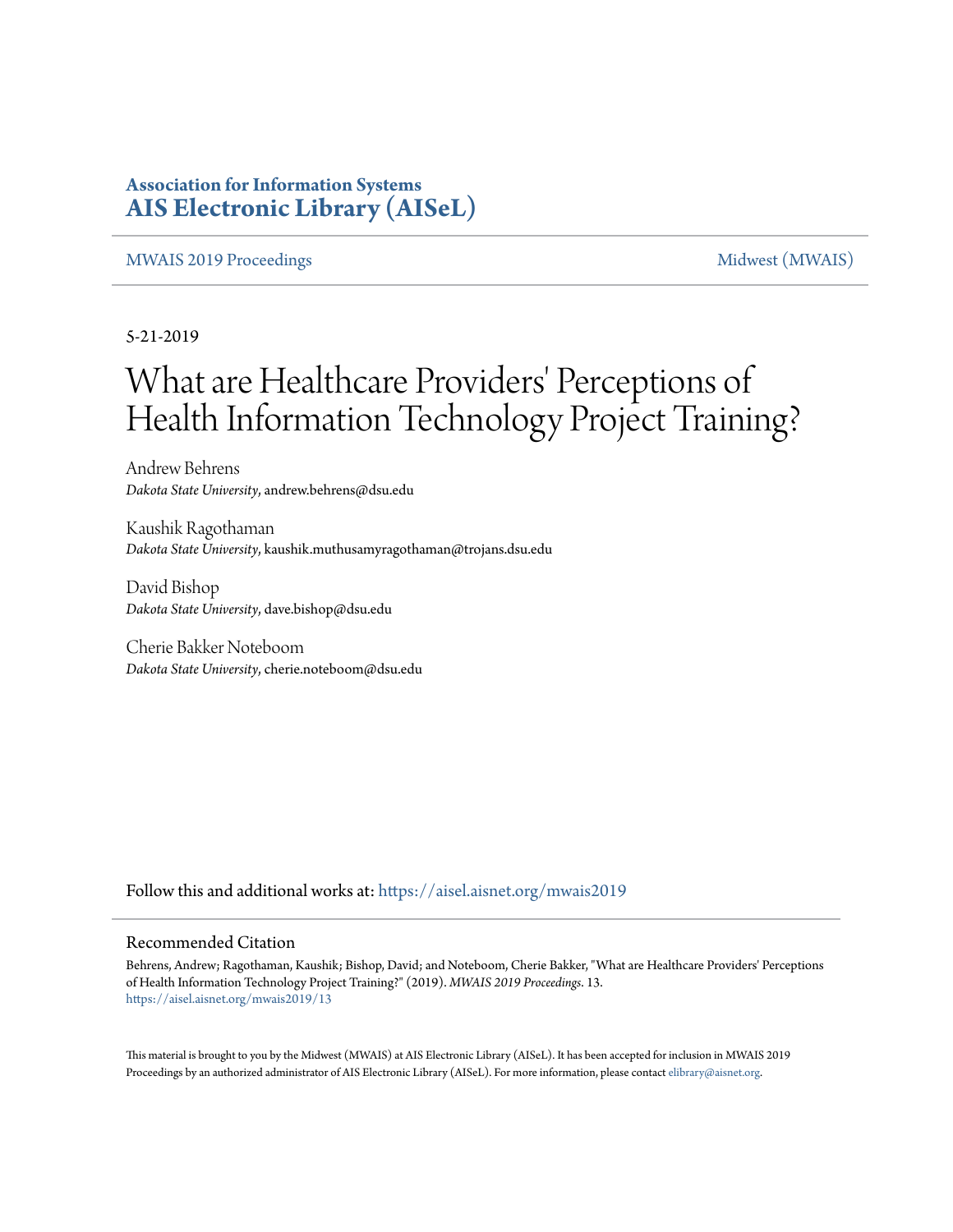## **What are Healthcare Providers' Perceptions of Health Information Technology Project Training?**

**Andrew Behrens** Dakota State University andrew.behrens@dsu.edu **David Bishop** Dakota State University dave.bishop@dsu.edu

**Kaushik Ragothaman** Dakota State University kaushik.muthusamyragothaman@trojans.dsu.edu **Cherie Noteboom** Dakota State University cherie.noteboom@dsu.edu

#### **ABSTRACT**

Technological change in the healthcare environment provides opportunities to improve quality of care, increase patient satisfaction and reduce costs. However, employee training is seen as a major factor that influences the change management processes of healthcare projects. This research focuses on the healthcare providers' perceptions of Health Information Technology project training. A qualitative survey was used to collect physicians' and healthcare provider responses. Open coding was used to analyze the data. Our findings reveal that the physicians and healthcare providers are not satisfied with the Health Information Technology project training. From the analysis, we identify five categories that influence user training.

#### **Keywords**

Healthcare, Information Technology, Health Information Technology, Healthcare IT, Healthcare IT user training

#### **INTRODUCTION**

The integration of Information Technology (IT) has enabled organizations to improve their business processes and to deliver services to customers more efficiently. Healthcare is no exception to this advancement. Computers, mobile devices, smartphones, and digital applications are integrated into the patient care process (Ventola, 2014). Wearable technology enables consumers to self-monitor their health, and the Internet of Things helps the care providers improve their experience of care by means of pervasive smart networking, data collection, machine-to-machine methods and other solutions (Metcalf, Milliard, Gomez, & Schwartz, 2016). Health Information Technology (HIT) enables care providers and patients to exchange health information in an electronic environment. The use of HIT improves quality of healthcare, reduces paperwork and increases access to affordable care (U.S. Department of Health and Human Services, n.d.). The Health Information Technology for Economic and Clinical Health (HITECH) Act encourages the adoption and meaningful use of HIT. While providing quality care to patients, HIT also enables them to directly access their health information through electronic tools such as online portals and mobile apps (Mackert, Mabry-Flynn, Champlin, Donovan, & Pounders, 2016).

In order to shift to this technology-oriented model, healthcare organizations should adopt various project and change management strategies to successfully accomplish the transformation (Allcock, Dormon, Taunt, & Dixon, 2015). Change Management provides a systematic, integrated approach for a constructive change (Al-Haddad & Kotnour, 2015). It has become a norm for organizations to change in order to succeed (Heerwagen, 2016). In this process, user training plays an important role.

According to Gomes and Romao (2015), studies reveal high failure rates of HIT projects. They found that training is necessary for the successful implementation and use of IT. Training is a considerable determinate in the success or failure of a project (Gomes & Romao, 2015). Also, training provides an opportunity to diminish the resistance seen among the doctors to the ongoing change in the field (Kruse, Kristof, Jones, Mitchell, & Martinez, 2016).

#### **LITERATURE REVIEW**

According to Shea & Belden (2006) research studies indicate HIT project champions influence the perceptions of healthcare professionals. In a 2015 study conducted at a premier medical university, the results showed that the staff had an average knowledge in IT (Khan, Kijsanayotin, Sinthuvanich, Soonthornworasiri, & Lawpoolsri, 2015). Almost half of the nurses had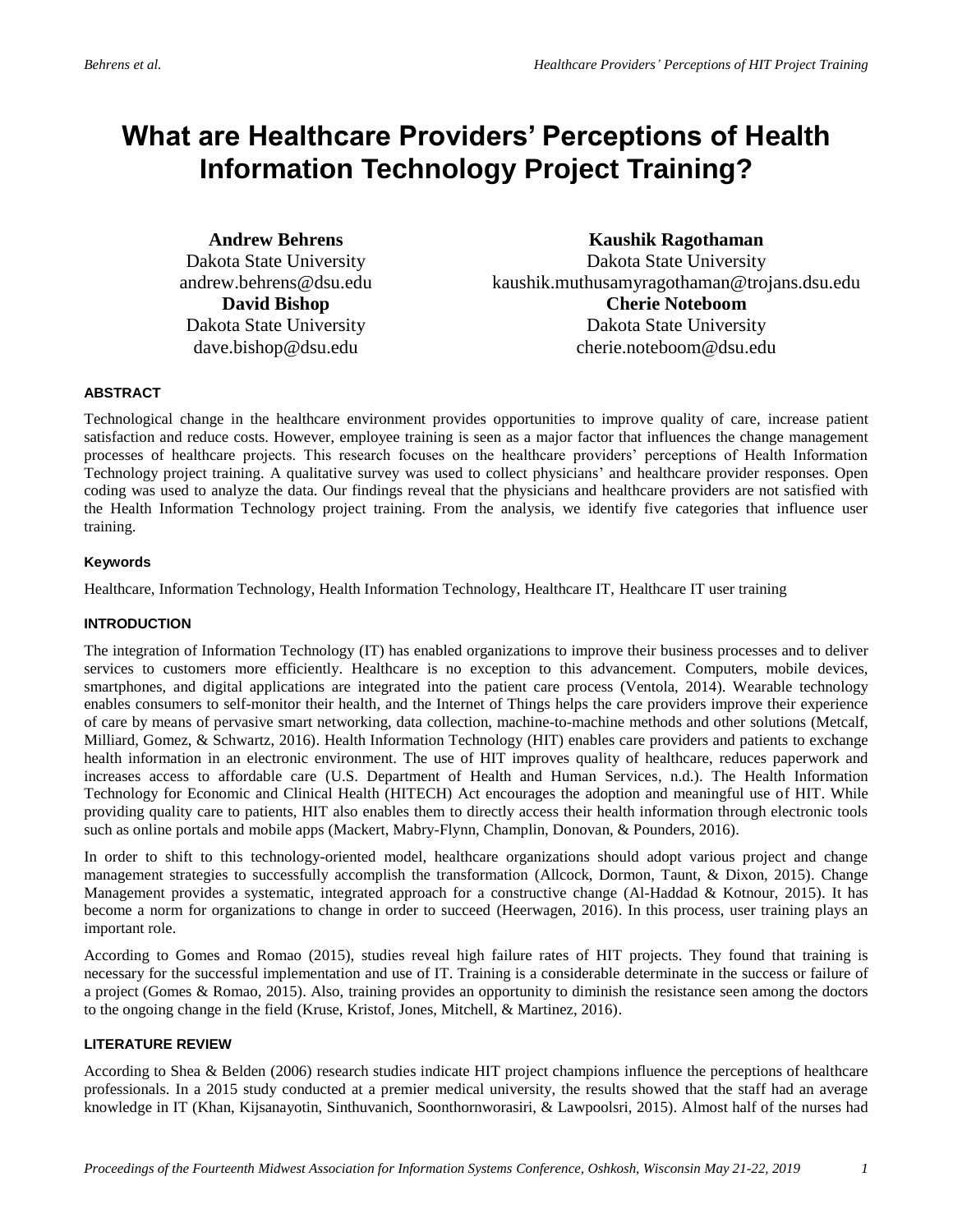no experience using technology. This indicates that training will be required to improve their knowledge, skills and abilities to use IT systems (Khan, Kijsanayotin, Sinthuvanich, Soonthornworasiri, & Lawpoolsri, 2015). Granja, Janssen, and Johansen (2018) reviewed previous research to determine the factors that affect the eHealth intervention projects. From their study, it was found that technology systems which are implemented that do not align with the old clinical processes are a significant barrier that hinder project success. There is a need for change management to implement new processes and provide training for staff. A study by Ifinedo (2016) reveals that the acceptance of IT implementation by nurses is one of the main factors in the success or failure of a HIT project. Computer training and knowledge are viewed as important factors for nurse acceptance of HIT implementations. Thus, it is recommended that basic computer knowledge and training be included in the nursing program to develop higher levels of experience and computer knowledge to increase IS acceptance (Ifinedo, 2016).

In a study by Alipour, Karimi, Ebrahimi, Ansari, and Mehdipour (2017), there were mixed results. The IS implementation was successful from a functional, cultural and ethical perspective, but, in terms of behavioral and educational factors, it was considered a failure. Based on the results (Alipour, Karimi, Ebrahimi, Ansari, & Mehdipour, 2017) it is suggested that inservice training for new users and refresher training for existing users is absolutely necessary. The literature also indicates that user training in the healthcare sector plays a major role in determining the success or failure of IS implementations.

Research indicates that the factors which influence stakeholders are the physicians and the care providers' knowledge of IT (Khan, Kijsanayotin, Sinthuvanich, Soonthornworasiri, & Lawpoolsri, 2015; Ifinedo, 2016; Alipour, Karimi, Ebrahimi, Ansari, & Mehdipour, 2017), training (Granja, Janssen, & Johansen, 2018), age (Khan, Kijsanayotin, Sinthuvanich, Soonthornworasiri, & Lawpoolsri, 2015; Ifinedo, 2016; Alipour, Karimi, Ebrahimi, Ansari, & Mehdipour, 2017) and experience (Khan, Kijsanayotin, Sinthuvanich, Soonthornworasiri, & Lawpoolsri, 2015; Ifinedo, 2016; Alipour, Karimi, Ebrahimi, Ansari, & Mehdipour, 2017). User training plays a major role in the successful implementation of a HIT project (Khan, Kijsanayotin, Sinthuvanich, Soonthornworasiri, & Lawpoolsri, 2015; Granja, Janssen, & Johansen, 2018; Ifinedo, 2016; Alipour, Karimi, Ebrahimi, Ansari, & Mehdipour, 2017), therefore, it is important to understand the physicians' and the care providers' perceptions of IT user training in their organization. This study will investigate the research question, "What are healthcare providers' perceptions of HIT project training?"

#### **METHODOLOGY**

This research uses a qualitative survey methodology with open coding for data analysis. The combination of qualitative methods and open coding enable discovery of relationships in a real-world situation. Qualitative methods produce descriptive data, using either spoken, written words, or observable behavior by people. Qualitative methods are concerned with the meaning that people attach to things (Taylor, Bogdan, & DeVault, 2015). Open coding enables constant comparison of the data to develop categories of events, actions or interactions (Blair, 2015).

#### **DATA COLLECTION**

We used a survey tool to obtain the primary data responses from participants. The data was collected using quantitative and qualitative questions with a survey tool developed by Noteboom and Behrens which was approved by our university's IRB on 2017-18-10. The study involved sending a survey via email to 16 physicians and care providers at a rural hospital. The participants are physicians and care providers with a variety of ages and specialties in a rural Midwest hospital. The care providers have many roles that range from walk-in clinics to emergency care. We surveyed all the physicians, nurse practitioners, and physician assistants at the selected institution. The specialties include, but are not limited to, surgeons, midwives, nurse practitioners, physicians, and physician assistants. We received 11 responses for a response rate of 68.75 percent. The completion rate was 91 percent. One aim of the questions was to gather information regarding training on HIT projects.

#### **DATA ANALYSIS**

The data was analyzed using open coding. First, we abstracted the participants' responses in the form of codes. We then compared our codes and summarized them into concepts and categories. The table below shows the categories and definitions that affect HIT project training identified through our analysis.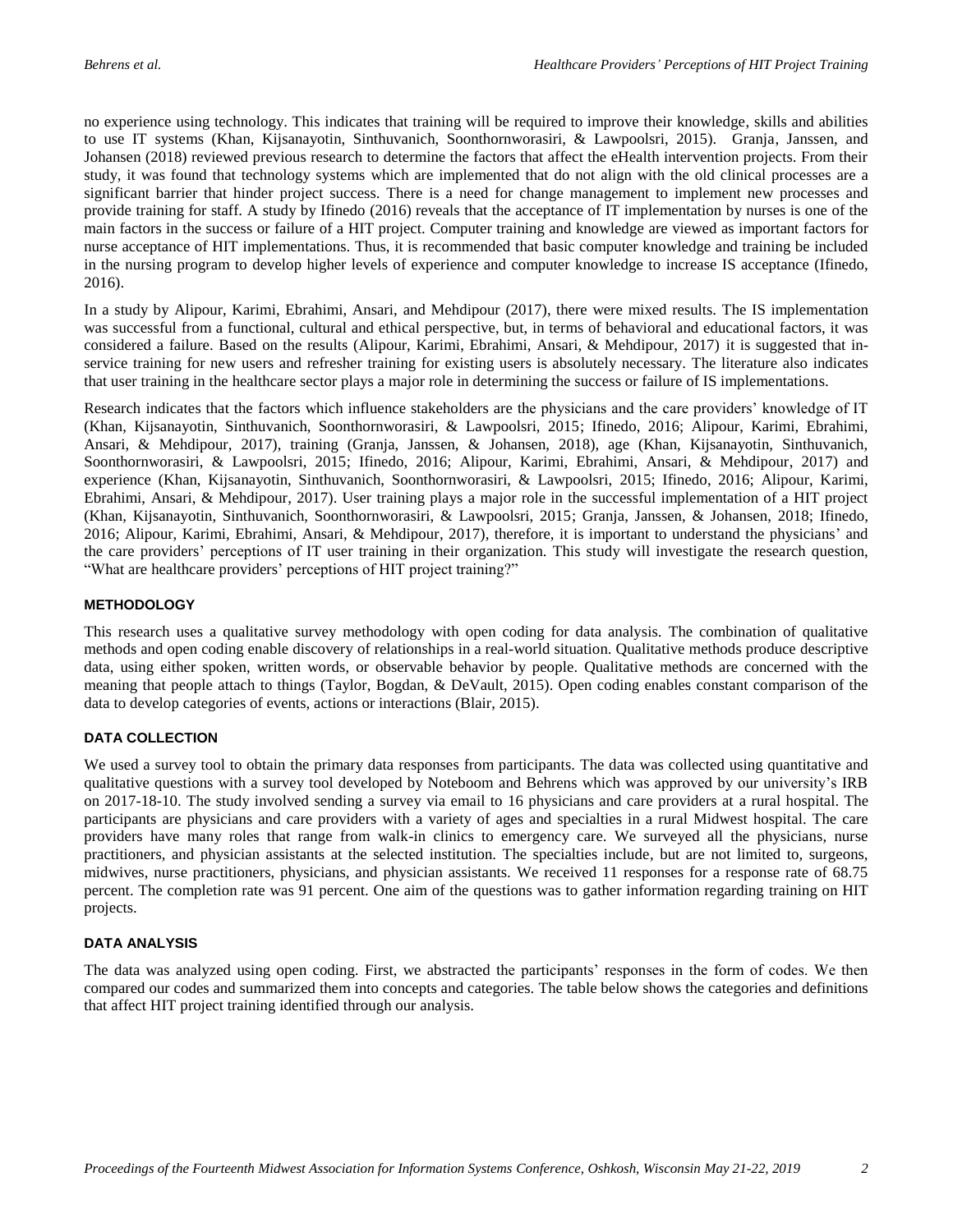| <b>Categories</b>       | <b>Definitions</b>                                                                                                                                                                    |
|-------------------------|---------------------------------------------------------------------------------------------------------------------------------------------------------------------------------------|
| <b>Domain Knowledge</b> | The HIT project trainers and IT support staff do not<br>possess the domain/clinical knowledge to efficiently<br>train the physicians and care providers                               |
| <b>Consistency</b>      | HIT new project training is not made available to all the<br>care providers                                                                                                           |
| <b>Proactiveness</b>    | Proactive training regarding any changes in the HIT<br>projects is not provided appropriately                                                                                         |
| <b>Efficiency</b>       | The end user training being provided is not effective,<br>which hinders the current patient care process                                                                              |
| <b>Trust</b>            | Trust is not established as sufficient training is not<br>provided and IT staff are not available during after-<br>hours and weekends, which is a major concern for care<br>providers |

#### **Table 1. Categories and definitions**

Domain Knowledge related to a lack of clinical domain knowledge by HIT Project Trainers and IT support staff: Responses such as "The trainers are not clinicians and thus were not familiar with some of the things which would be helpful" and "Poor training" indicate a dissatisfaction with the training competence.

Consistency related to the availability of training for all levels of staff: The respondents' comments, such as, "Spotty training at its best" and "Occ training is not made avail to all providers" demonstrate a lack of consistent training available to all providers.

Proactiveness related to the need for training provided at appropriate times to support implementation and post implementation use: Instances of "Hold meeting for training new changes", "We illiterates with computers need all the help we can get", and "We were told you have to learn it as you go in real time" indicate a lack of timely training opportunities to develop awareness and comfort with the new technologies implemented.

Efficiency reflects the care providers' perspective of end user training being ineffective. The response "Effectiveness is inhibited by the current EMR" implies that their training was not effective and did not align with their current patient care process.

Trust reveals that physicians and care providers do not possess trust in their IT department due to the type of training they receive. They show their lack of confidence with the responses such as "Insufficient end user training" and "We seem to have fallen off with hands on type training where we meet and show us first hand".

#### **RESULTS & DISCUSSION**

Our analysis found that more than half of the respondents answered that the training provided for HIT projects being implemented was insufficient or ineffective. One respondent said, "the trainers do not have the healthcare background." Some clinicians still prefer face-to-face training and at-the-shoulder support. It is very important that the physicians and the care providers are trained properly to implement the patient care process efficiently. At the same time, IT staff and the trainers must possess the clinical domain knowledge to help support the care process in a timely and effective manner. Healthcare is one of the most essential services as it involves treating patients 24 hours a day. As a result, the IT staff should be available 24/7 to respond to end user requests. Efforts to provide consistent, effective training to all healthcare team members must be a priority. Any change or new feature added to the process should be communicated with the healthcare providers. Thus, training plays a major role in a project resulting in a success or a failure.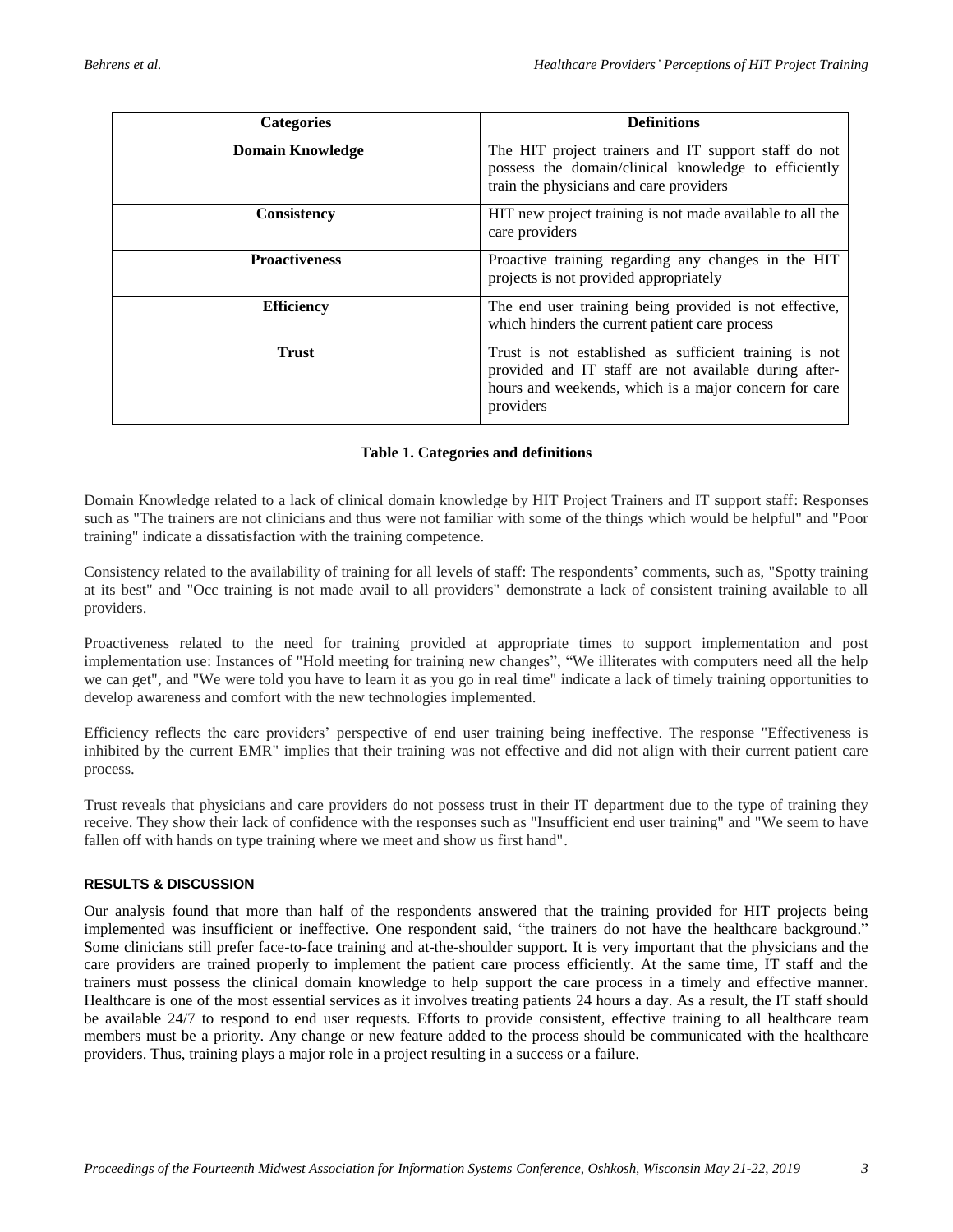#### **CONCLUSION**

Advances in information technology are providing opportunities for healthcare to improve the quality of care, increase patient satisfaction and reduce costs. Our results indicate the integration of HIT projects into the fabric of healthcare requires an emphasis on project training to enable successful HIT projects and usage of HIT systems. This research discovered that the perceptions of physicians and healthcare providers indicate necessary attributes of the provided training. It must be provided by trainers with sufficient domain knowledge, with consistent availability, within a proactive time frame, with an efficient focus to develop trust in the implementation. The findings have answered our research question "What are healthcare providers perceptions of HIT project training?" and shows that healthcare organizations should focus on training initiatives to improve project success. Future research can be extended by surveying a variety of healthcare clinical and administrative stakeholders.

#### **REFERENCES**

- 1. Alipour, J., Karimi, A., Ebrahimi, S., Ansari, F., & Mehdipour, Y. (2017). Success or failure of hospital information systems of public hospitals affiliated with Zahedan University of Medical Sciences: A cross sectional study in the Southeast of Iran. *International Journal of Medical Informatics*, 108, 49-54. http://dx.doi.org/10.1016/j.ijmedinf.2017.10.005
- 2. Allcock, C., Dormon, F., Taunt, R., & Dixon, J. (2015). Constructive comfort: accelerating change in the NHS. *London: The Health Foundation*.
- 3. Blair, E. (2015). A reflexive exploration of two qualitative data coding techniques. *Journal of Methods and Measurement in the Social Sciences*, 6(1), 14-29.
- 4. Gomes, J., & Romao, M. (2015). The success of IS/IT projects in the healthcare sector: stakeholders' perceptions. *10th Iberian Conference on Systems and Technologies (CISTI)* (pp. 1-7). IEEE.
- 5. Granja, C., Janssen, W., & Johansen, M. A. (2018). Factors Determining the Success and Failure of eHealth Interventions: Systematic Review of the Literature. *Journal of medical Internet research*, 20(5), e10235. doi:10.2196/10235
- 6. Heerwagen, J. (2016, October 05). *The Changing Nature of Organizations, Work, and Workplace*. Retrieved from WBDG - Whole Building Design Guide: [https://www.wbdg.org/resources/changing-nature-organizations-work-and](https://www.wbdg.org/resources/changing-nature-organizations-work-and-workplace)[workplace](https://www.wbdg.org/resources/changing-nature-organizations-work-and-workplace)
- 7. Ifinedo, P. (2016). The Moderating Effects of Demographic and Individual Characteristics on Nurses' Acceptance of Information Systems: A Canadian Study. *International Journal of Medical Informatics*, 87, 27-35, doi.org/ http://doi.org/10.1016/j.ijmedinf.2015.12.012.
- 8. Khan, M. H., Kijsanayotin, B., Sinthuvanich, D., Soonthornworasiri, N., & Lawpoolsri, S. (2015). User's acceptance to the adoption of Health Information Technology (HIT) in Bangabandhu Sheikh Mujib Medical University: Premier Medical University in Bangladesh. *Journal of the Thai Medical Informatics Association,* 117-130.
- 9. Kruse, C. S., Kristof, C., Jones, B., Mitchell, E., & Martinez, A. (2016). Barriers to Electronic Health Record Adoption: A Systematic Literature Review. *Journal of Medical Systems*, 40(12), 252, https://doi.org/10.1007/s10916-016-0628-9
- 10. Mackert, M., Mabry-Flynn, A., Champlin, S., Donovan, E. E., & Pounders, K. (2016). Health Literacy and Health Information Technology Adoption: The Potential for a New Digital Divide. *Journal of Medical Internet Research*, 18(10) :e264, https://doi.org/ 10.2196/jmir.6349
- 11. Metcalf, D., Milliard, S. T., Gomez, M., & Schwartz, M. (2016). Wearables and the internet of things for health: Wearable, interconnected devices promise more efficient and comprehensive health care. IEEE pulse, 7(5), 35-39
- 12. Serina Al-Haddad Timothy Kotnour, (2015),"Integrating the organizational change literature: a model for successful change", *Journal of Organizational Change Management*, Vol. 28 Iss 2 pp. 234 - 262
- 13. Shea, C. M., & Belden, C. M. (2016). What is the extent of research on the characteristics, behaviors, and impacts of health information technology champions? A scoping review. BMC Medical Informatics and Decision Making, 1-17.
- 14. Taylor, S. J., Bogdan, R., & DeVault, M. L. (2015). Introduction to qualitative research methods: A guidebook and resource. John Wiley & Sons.